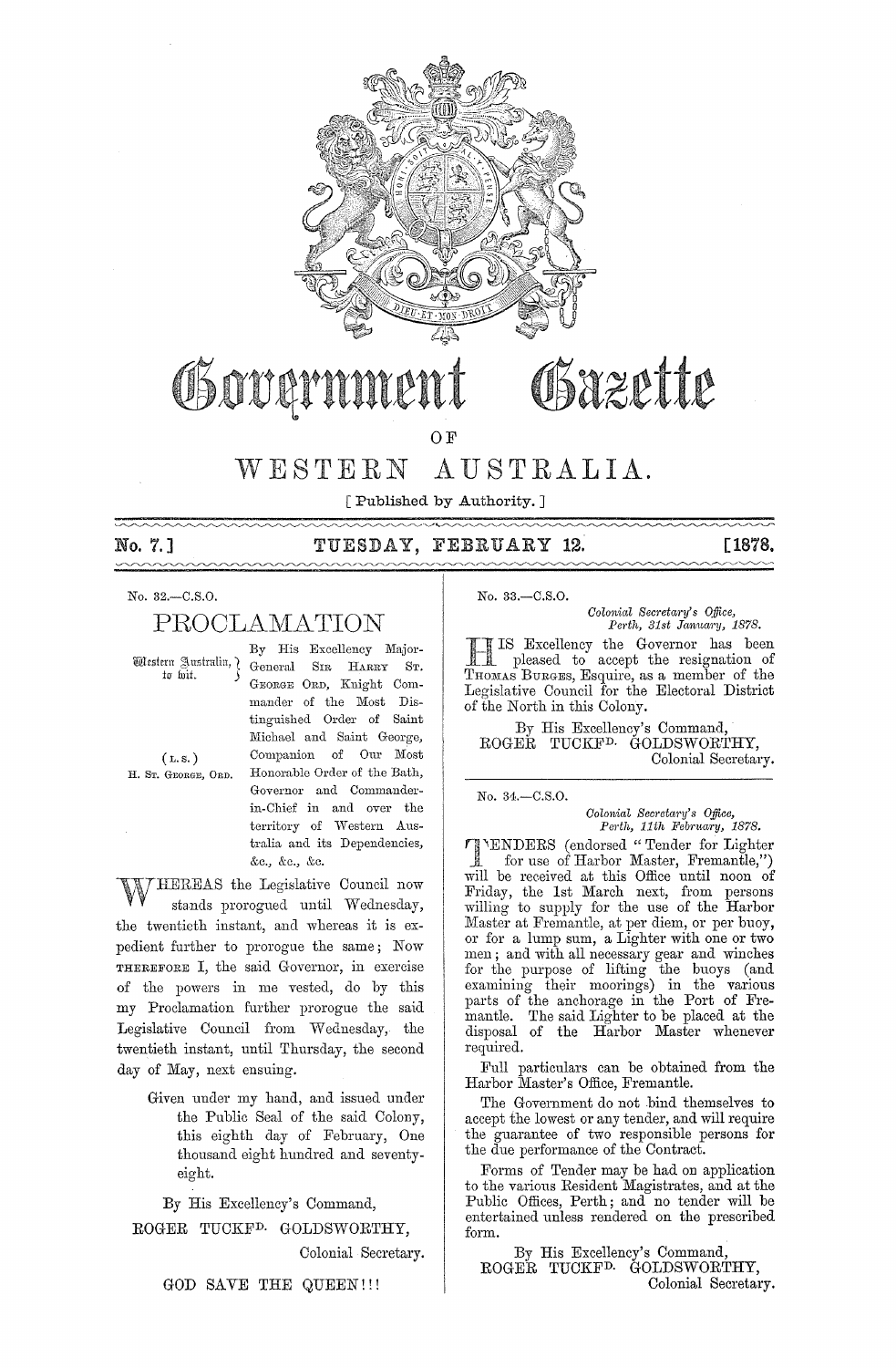No. 35.-C.S.O.

#### *Oolonial Secretary's Office, Perth, 8th February, 1878.*

TENDERS will be received at the Colonial Secretary's Office, up to Friday, March 1st, from persons willing to perform the following service, viz. :-

To provide a vessel of not less than 70 tons register, to convey a Survey Party, consisting of four officers and 10 workmen, to Cossack direct; to leave Fremantle on or about the 1st of April.

#### $\text{Atso},$

To provide the same or other vessel of about same registered tonnage, to bring back the above party; to leave Cossack about 1st October, and if necessary to call at several places along the Coast.

Full particulars to be obtained from Surveyor General's Office.

By His Excellency's Command, ROGER TUCKED. GOLDSWORTHY, Colonial Secretary.

No. 36.-C.S.0.

*Oolonial Secretm'y's o.tlice, Perth, 6th Feb",ta"y, 1878.* 

**THENDERS** (endorsed "Tender for Boat,")<br>will be received at this Office until noon will be received at this Office until noon on Thursday, the 28th instant, from persons willing to supply a Boat for the Public Service.

Specifications can be seen at the Office of The Superintendent of Police, The Harbor Master, and the Sub-Inspector of Water Police.

The Government do not bind themselves to accept the lowest or any tender, and will require the guarantee of two responsible persons for the due performance of the Contract.

Forms of Tender may be had on application to the various Residcnt Magistrates, and at the Public Offices, Perth; and no tender will be entertained unless rendered on the prescribed form.

By His Excellency's Command, ROGER TUCKFD. GOLDSWORTHY, Colonial Secretary.

No. 31.-C.S.O.

*Oolonial Secreta\'Y's Office, Pel'lh, 4th Feb"nary, 1878.* 

**TENDERS** (endorsed "Tenders for Jayes<br>Mail,") will be received at this Office until noon of Wednesday, the 6th March, 1878, for the conveyance of a Mail between Bridgetown and Jayes, once a week, on horseback, for one, two, or three years.

The arrival and departure of the Mails will be subject to instructions from the Postmaster General, and liable to alteration at any time during the year.

Two approved sureties will be required to join the Contractor in a guarantee for the due fulfilment of the duties contracted to be performed.

Special Forms of Tender, with conditions attached, may be had on application to the various Resident Magistrates, and at the General Post Office, Perth; and no Tender will be entertained unless rendered on the prescribed form.

The Government will reserve to themselves the right to terminate the Contract at any time by giving three months' notice.

The Government do not bind themselves to accept the lowest or any Tender.

Further information may be had on application to the Postmaster General.

By His Excellency's Command, ROGER TUOKFD. GOLDSWORTHY,

Colonial Secretary.

No. 37.~C.S.0.

## TENDERS ACCEPTED for 1878.

*Oolonial Secl'eta,'Y's Office, Perth, 8th Febl'Ua,'Y, 1878.* 

#### Shoeing Police Horses.

### *Newcastle.*

Maslin, James, new shoes, 6s.; removes, 2s. T. Kingston's Tender to Shoe Police Horses at Newcastle during the year 1878, having been can-celled in consequence of his forge not being within a reasonable distance of the Police Station.

### Annual Supplies. *Roeboume.*

McRae & Co., @ various prices. Hall, J. A., Fresh Meat @ 4d. per fb.

By His Excellency's Oommand, ROGER TUOKFD. GOLDSWORTHY, Oolonial Secretary.

No. 22.-C.S.O.

*Oolonial Secl'etm'Y's o.tlice, Perth, 22nd January, 1878.* 

H IS Excellency the Lieutenant-Governor<br>has been pleased to sanction the followhas been pleased to sanction the following arrangements on the arrival and departure of the European Mails, and to notify the same for general information:-

On arrival at King George's Sound of the Mail from Europe, a Pendant, white and red, will be hoisted at the flag staff on the Town Hall, and kept flying (during daylight) until her departure.

On arrival at the Sound of the Mail for Europe, a blue Pendant will be hoisted in the same place, and kept flying until her departure.

On the arrival at the General Post Office, Perth, of the Mail from Europe or the Colonies, a square red flag will be hoisted at the Town Hall, and kept flying for three hours.

By His Excellency's Command,

ROGER TUCKFD. GOLDSWORTHY,

Colonial Secretary.

No. 19.-C.S.O.

 $Colonial$  Secretary's Office, Perth, 18th January, 1878.

H IS Excellency the Lieutenant-Governor, at the suggestion of the Secretary of State for the Colonies, and with the advice of the Executive Council, has been pleased to direct that the sum to be paid for the apprehension of Naval Deserters will, in future, be  $£5$ each, as in the other Australian Colonies,

By His Excellency's Command, ROGER TUCKFD. GOLDSWORTHY, Colonial Secretary.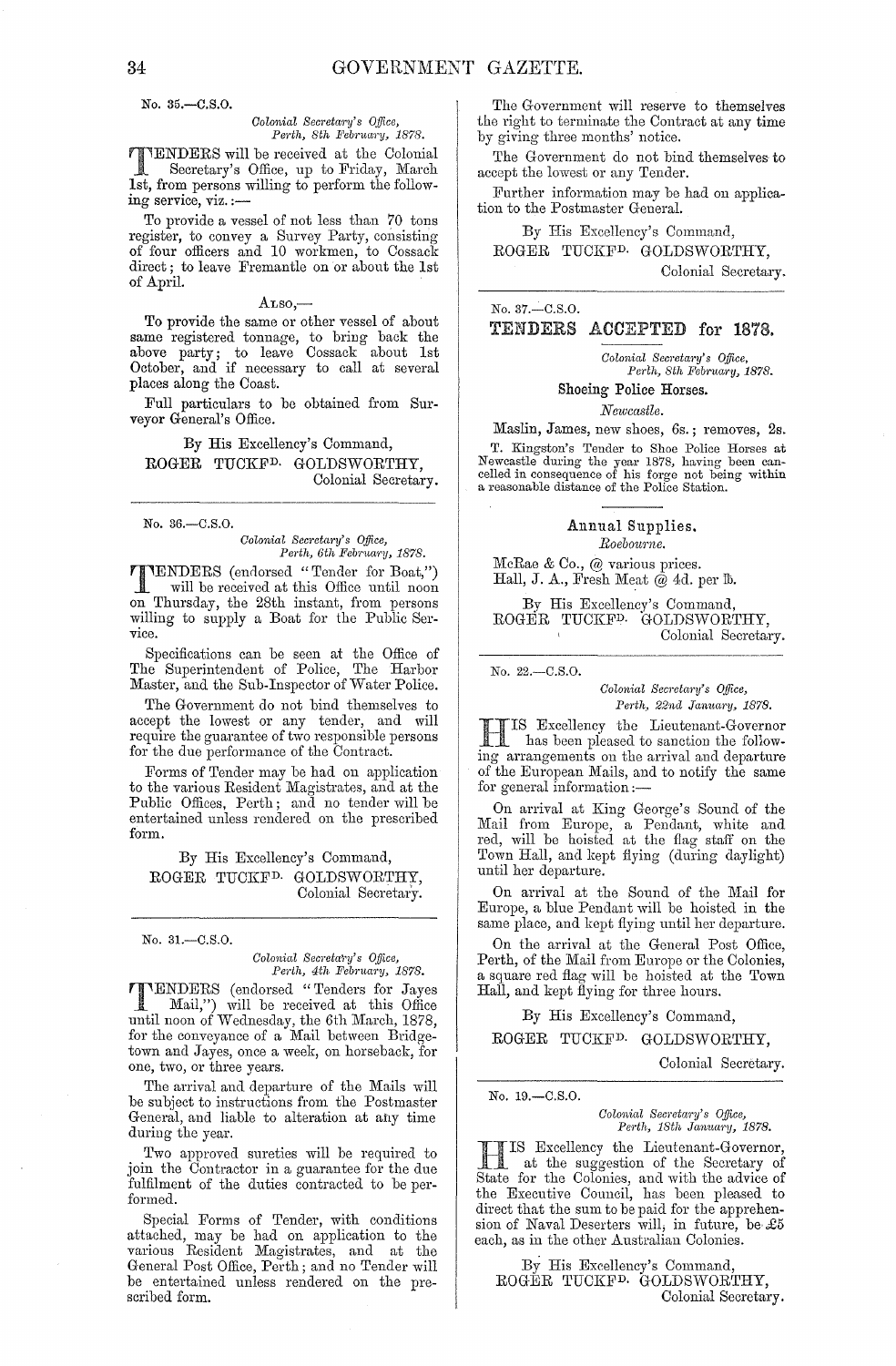$Department of Public Works,$ *Perth, 28th Jamuo'Y, 1878.* 

TENDERS (endorsed "Tender for Bridge and Culvert Timber,") will be received at this Office until noon of Tuesday, the 12th February, from persons willing to supply and deliver at Champion Bay Jetty, for Railway purposes:-

3300 lineal feet of  $9'' \times 9''$  Jarrah.<br>
8000  $\qquad \ldots \qquad 3'' \times 9''$   $\ldots$ <br>
Tenders to state the shortest time in which

the whole of the above will be delivered.

The Government do not bind themselves to accept the lowest or any tender, and will require the guarantee of two responsible persons for the due performance of the Contract. '

Forms of Tender may be had on application to the various Resident Magistrates, and at the Public Works' Office, Perth, where full particulars can be obtained.

No tender will be entertained 'unless on the prescribed form.

> JAS. H. THOMAS, Director of Public Works.

# *Department of Public Works,*<br>Perth, 28th January, 1878.

**TTENDERS** (endorsed "Tender for Fencing, Gates. &c..") will be received at this Gates, &c.,") will be received at this Office until noon of Thursday, the 28th February, from persons willing to supply and deliver, free on board a vessel in Gage's Roads, various Fencing, Gates, &c., required to enclose portion of Roebourne Government Reserve X. To be inspected prior to beiug put on board at Fremantle.

Tenders to state the shortest time in which the whole will be delivered.

The Government do not bind themselves to accept the lowest or any tender, and will require the guarantee of two responsible persons·for the due performance of the Contract.

Forms of Tender may be had on application to the various Resident Magistrates, and at the Public Works' Office, Perth, where Plans, Specifications, Conditions, and full particulars can be obtained.

No tender will be entertained unless on the prescribed form.

> JAS. H. THOMAS, Director of Public Works.

# *Department of Public Works,*<br> *Perth, 21st January, 1878.*

**TTENDERS** (endorsed "Tender for Sappers' Quarters, Guildford.") will be received Quarters, Guildford,") will be received at this Office until noon of Thursday, the 21st February, from persons willing to perform certain alterations to, and thoroughly repair the buildings at Guildford known as the old Sappers' Quarters.

Tenders to state the shortest time in which the work will be completed.

The Government do not bind themselves to accept the lowest or any tender, and will require the guarantee of two responsible persons for the due performance of the Contract.

Forms of Tender may be had on application to the various Resident Magistrates, and at the Public Works' Office, Perth; where Plans, Specifications, Conditions, and full particulars can also be obtained.

No tender will be entertained unless on the prescribed form.

JAS. H. THOMAS,

Director pf Public Works.

### NOTIOE.

*General Post Office, Perth*, 28th January, 1878.

NOTICE is hereby given, for the information of the public, that in future the Telegraph Offices throughout the Colony will Telegraph Offices throughout the Colony will be opened on Sundays between 8 and 8'30 a.m., as well as from 3 to 3'30 p.m., as heretofore.

When either English or Colonial Mail is expected at Albany, that station (only) will communicate with Perth on Sundays, in addition to the hours named, at  $12.30$  and  $8$  p.m.

Messages tendered for Sunday transmission will be subject to the same restrictions as are at present observed, and charged for at double the ordinary rates.

### A. HELMICH,

Postmaster-General, and General Superintendent of Telegraphs.

Transfer of Land Act, 1874.

TTAKE NOTICE that Donald Cameron of Perth<br>Baker as being entitled to an activities Baker as being entitled to an estate in fee simple in possession in the land hereinafter described has made application to bring the same under the above Act:-

So much of Perth Building Lot L 17 as is bounded on the NE by  $37\frac{1}{2}$  feet of St. George's Terrace

*On the NW* by 58 feet of Building Lot L 18

On the SW by a line parallel and equal to the North-<br>Eastern boundary already described, and

*On the SE* by 58 feet of a cart roadway twelve feet in width leading from St. George's Terrace to premises now or lately in the occupation of William Rewell.

AND FURTHER TAKE NOTICE that all persons claiming to have any estate right title or interest in the said land ARE HEREBY REQUIRED to lodge with the Registrar<br>of Titles on or before the 25th day of February next<br>a *careat* forbidding the said land from being brought under the Act.

<sup>3</sup><br>
I. C. H. JAMES,<br>
Commissioner of Titles.

February 4, 1878.

TIAKE NOTICE the Rev. Hugh Brady of Bunbury <u>H</u> Roman Catholic Priest as being entitled to an estate in fee simple in the undermentioned lots of land has made application to bring the same under the operation of the above Act viz.—

*Bunbury Town Lots Nos.* 271, 302, *and 303* 

as the same are described in the Survey Office.

AND FURTHER TAKE NOTICE that all persons claiming to have any estate right title or interest in<br>the said lands or in any of them ARE HEREBY<br>REQUIRED to lodge with the Registrar of Titles on or<br>before the ninth day of March next a *caveal* for-<br>bidding the said lands f said Act.

> J. C. H. JAMES Commissioner of Titles.

February 8th, 1878.

NOTICE has been given by the undermentioned persons of their intention to apply at the next Quarterly Licensing Meeting, to be holden for the Swan District, for licenses to shoot and destroy Wild Horses and Cattle at Bindoon :-

> James Atkinson. J. G. Purser. John Purser.

> > E. **W.** LANDOR, R.M. Swan.

Guildford, Feb. 5th, 1878.